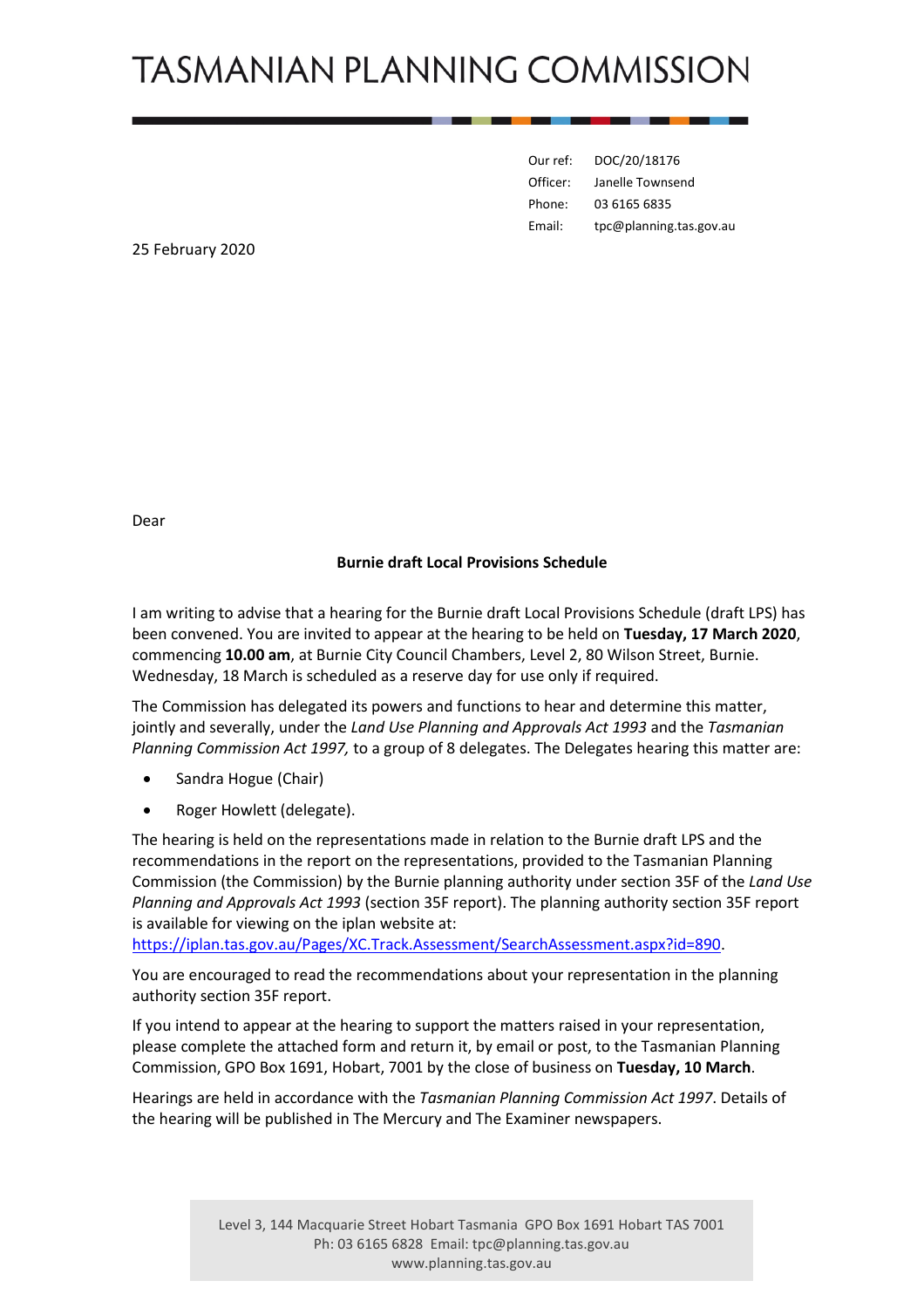Information on the general procedure followed at Commission hearings is available on the Commission's website at:

[http://www.planning.tas.gov.au/assessments/resources\\_for\\_the\\_public/about\\_hearings.](http://www.planning.tas.gov.au/assessments/resources_for_the_public/about_hearings)

If you require further information please contact Janelle Townsend, Planning Adviser, on 03 6165 6835.

Yours sincerely

are

Sandra Hogue **Delegate (Chair)**